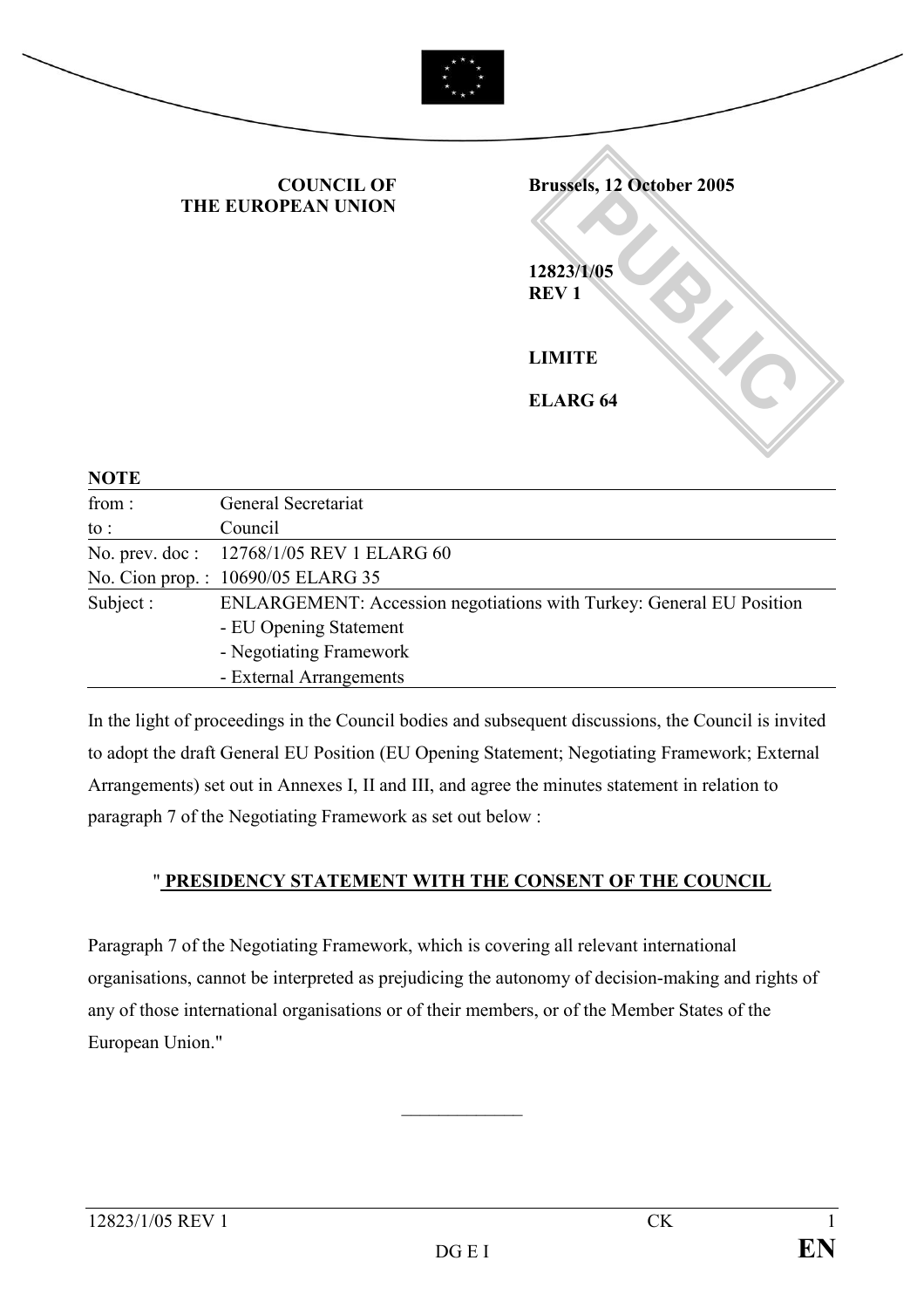# EU OPENING STATEMENT FOR THE ACCESSION CONFERENCE WITH TURKEY

- 1. On behalf of the EU Member States, I am delighted to welcome here today the distinguished representatives of Turkey to the Intergovernmental Conference opening the accession negotiations with your country.
- 2. There are already well established, close ties between your country and the Union. We first concluded contractual relations in 1963, when we signed our Association Agreement, known as the Ankara Agreement. In 1995, we moved to the final stage of the Customs Union, and in 1999 the Helsinki European Council declared Turkey a candidate State. These represented important qualitative steps, both in political and economic terms. Today is another important step in the evolution of this relationship.

The Association Agreement will continue to provide the framework for our relations during the pre-accession period. By making progress toward extending the freedoms on which the Community is based, notably by liberalising trade between you and the Community, and by promoting economic and financial cooperation between us, it remains a key element of our ever-closer relations.

3. Since Turkey applied for membership in April 1987, successive decisions of the European Council have provided the strategy and the means to prepare the European perspective of your country. This includes an Accession Partnership which is supported by substantial pre-accession financial assistance.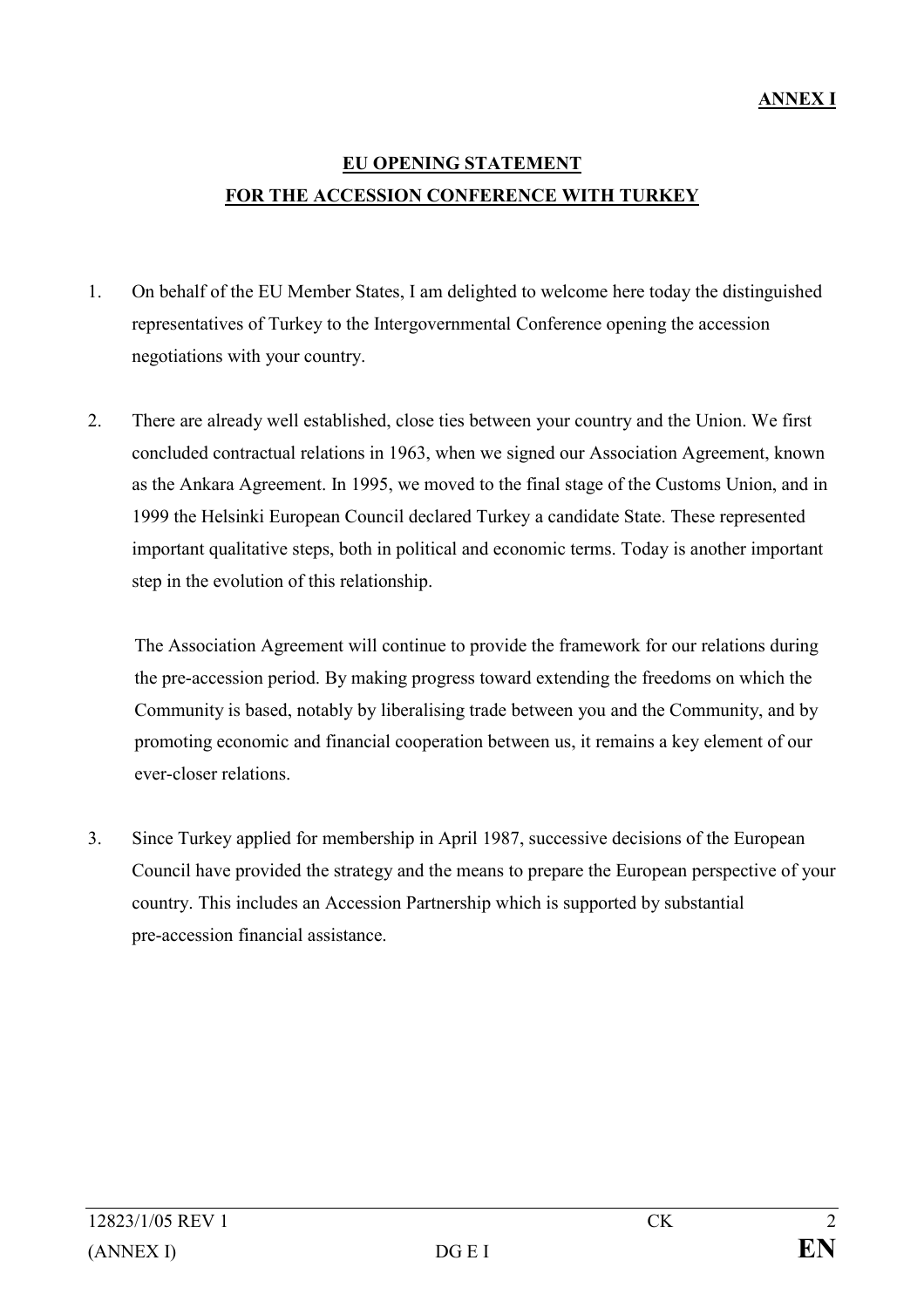4. We recall the European Council conclusions of 16/17 December 2004. We note that the six pieces of legislation identified by the Commission and requested by the European Council have entered into force and we expect that they will be fully implemented in accordance with the rule of law and respect for human rights and fundamental freedoms. We also acknowledge the signature of the Protocol regarding the adaptation of the Ankara Agreement. The position of the European Community and its Member States was set out in their Declaration of 21 September 2005, in response to the Declaration by Turkey of 29 July 2005.

The European Council of 16/17 December 2004 requested the Council to agree on a framework for our negotiations. The negotiating framework has been agreed by the Council on the basis of a proposal by the Commission. It takes account of the experience of the fifth enlargement process, and of the evolving *acquis* and has been prepared according to own merits and the specific situation and characteristics of Turkey. It indicates clearly the specific requirements of the process we are launching today.

The European Council also agreed that parallel to accession negotiations, the Union will engage with every candidate State in an intensive political and cultural dialogue involving civil society. This dialogue will prove valuable in improving mutual understanding and encouraging a debate on both sides on all aspects of our relationship.

5. The negotiations which we launch today are based on Article 49 of the Treaty on European Union. Let me recall that our negotiations are taking place in an Intergovernmental Conference with the participation of all Member States, as well as your country. As in all IGCs, decisions will be taken on the basis of unanimity. It will be up to the Member States to decide in due course whether conditions are right for the conclusion of the negotiations.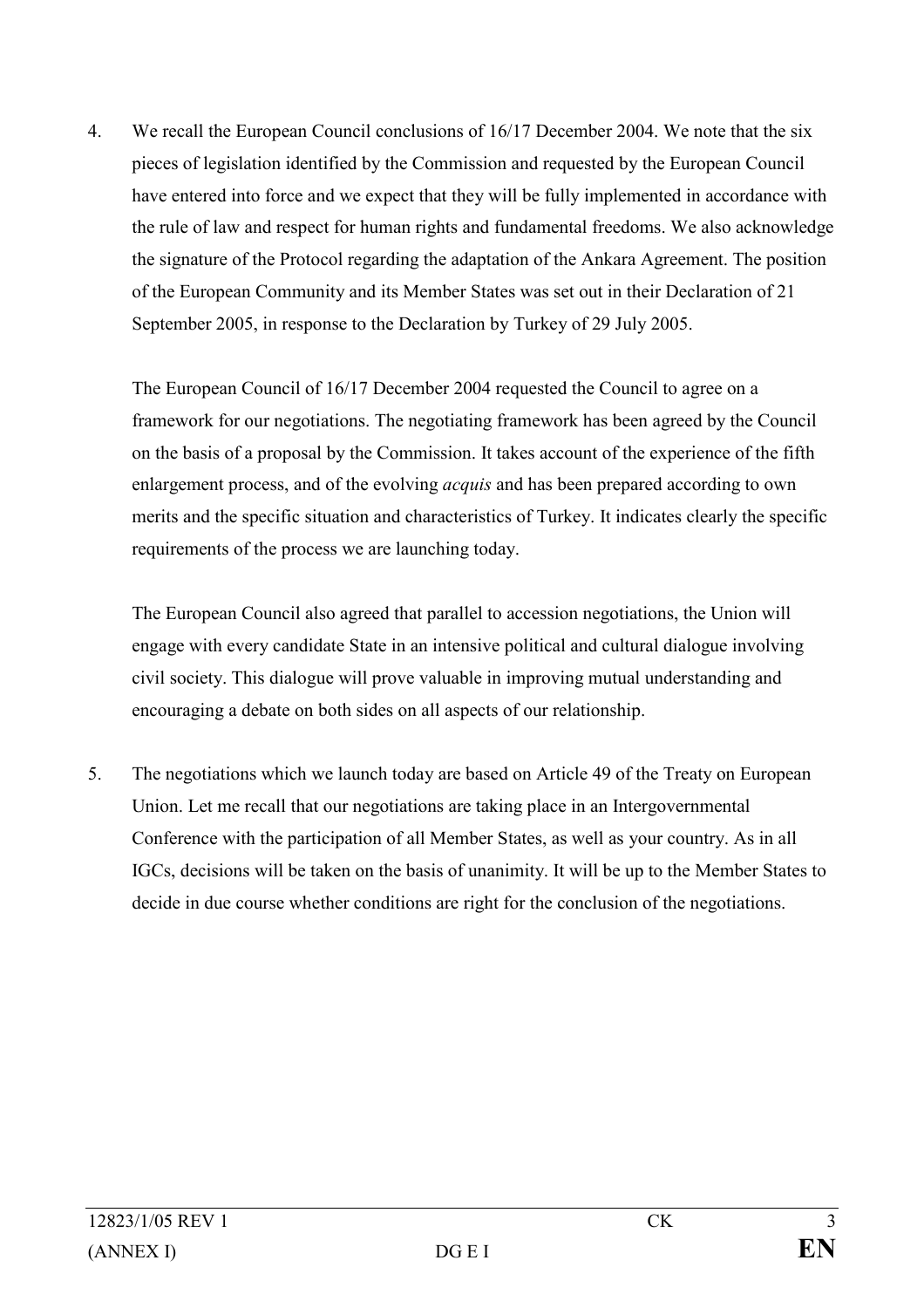- 6. We recall the need for Turkey to continue to work towards full and effective implementation of the pre-accession strategy and reforms, in particular as regards strengthening the independence and functioning of the judiciary, the exercise of fundamental freedoms (association, expression and religion), cultural rights, the further alignment of civil-military relations with European practice and the situation in the Southeast of the country. This should ensure the irreversibility of the political reform process. In conformity with Turkey's commitment to peace and stability, and to the development of good neighbourly relations, including solutions to pending bilateral issues, Turkey should actively promote regional cooperation. This should contribute to regional stability.
- 7. Since the end of 1998, the Commission has made Regular Reports to the Council, reviewing your progress in the light of the Copenhagen criteria, in particular the rate at which you are adopting and implementing the *acquis*. Implementation of the Accession Partnership and progress in adopting the acquis are examined in the Association Agreement bodies. As with any other candidate country, the monitoring of your commitments will play a key role in informing the Council's decisions on the conduct of negotiations with you.
- 8. The timely and effective implementation of the acquis as well as the need to bring your administrative and judicial capacity up to the necessary level in order to achieve this are prerequisites for membership. Therefore, convergence with the acquis which you have already begun should now be intensified. You will also need to bear in mind developments in the *acquis* since the date of the opening of negotiations. The *acquis* includes the objectives and principles on which the Union is founded, as set out in the Treaty on European Union. It is a community of values, which every member must fully share.
- 9. The process will be rigorous and challenging. But we are confident in your determination and commitment and will support you in your efforts. We are pleased to engage with you today in this process.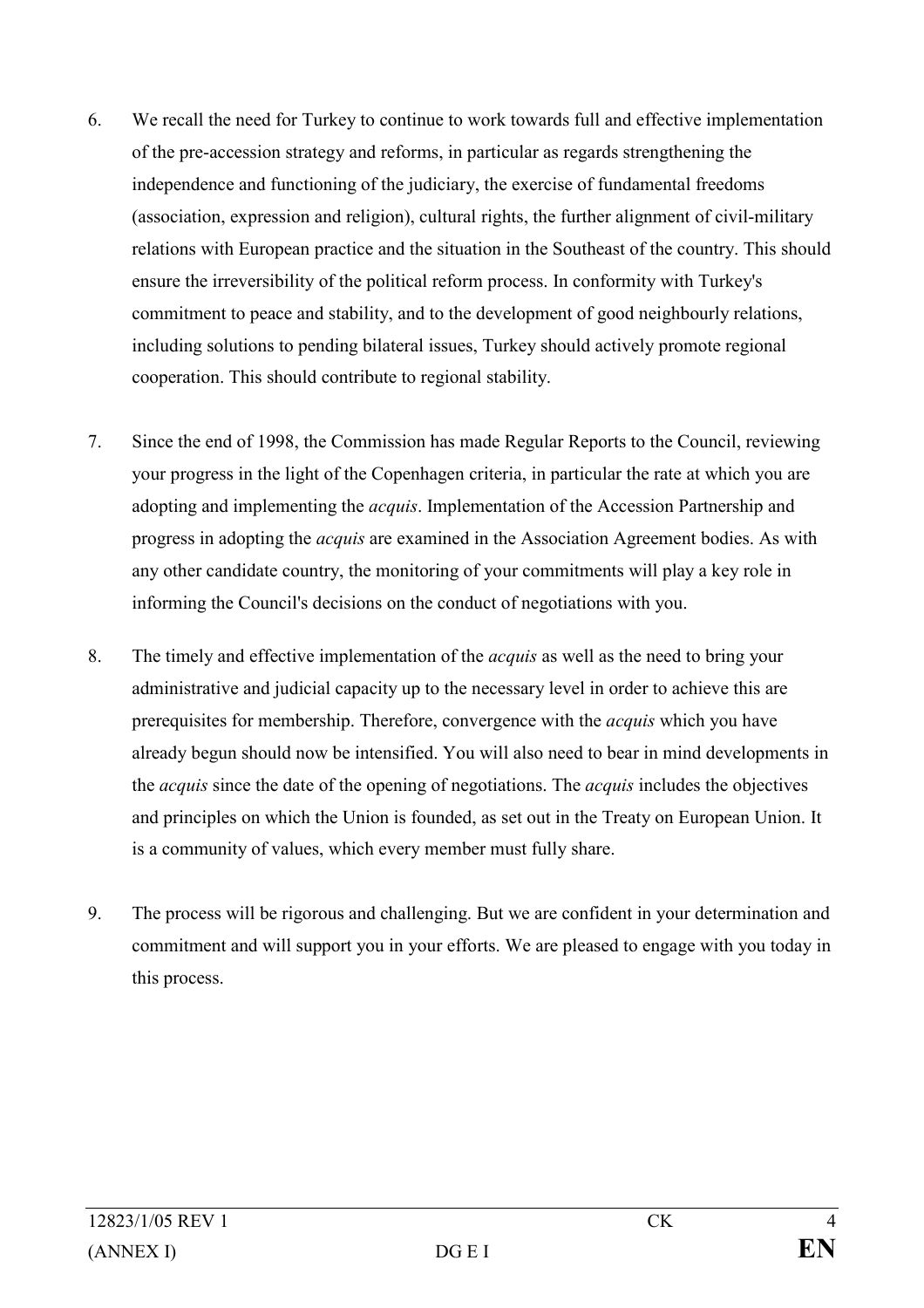# NEGOTIATING FRAMEWORK

#### Principles governing the negotiations

- 1. The negotiations will be based on Turkey's own merits and the pace will depend on Turkey's progress in meeting the requirements for membership. The Presidency or the Commission as appropriate will keep the Council fully informed so that the Council can keep the situation under regular review. The Union side, for its part, will decide in due course whether the conditions for the conclusion of negotiations have been met; this will be done on the basis of a report from the Commission confirming the fulfilment by Turkey of the requirements listed in point 6.
- 2. As agreed at the European Council in December 2004, these negotiations are based on Article 49 of the Treaty on European Union. The shared objective of the negotiations is accession. These negotiations are an open-ended process, the outcome of which cannot be guaranteed beforehand. While having full regard to all Copenhagen criteria, including the absorption capacity of the Union, if Turkey is not in a position to assume in full all the obligations of membership it must be ensured that Turkey is fully anchored in the European structures through the strongest possible bond.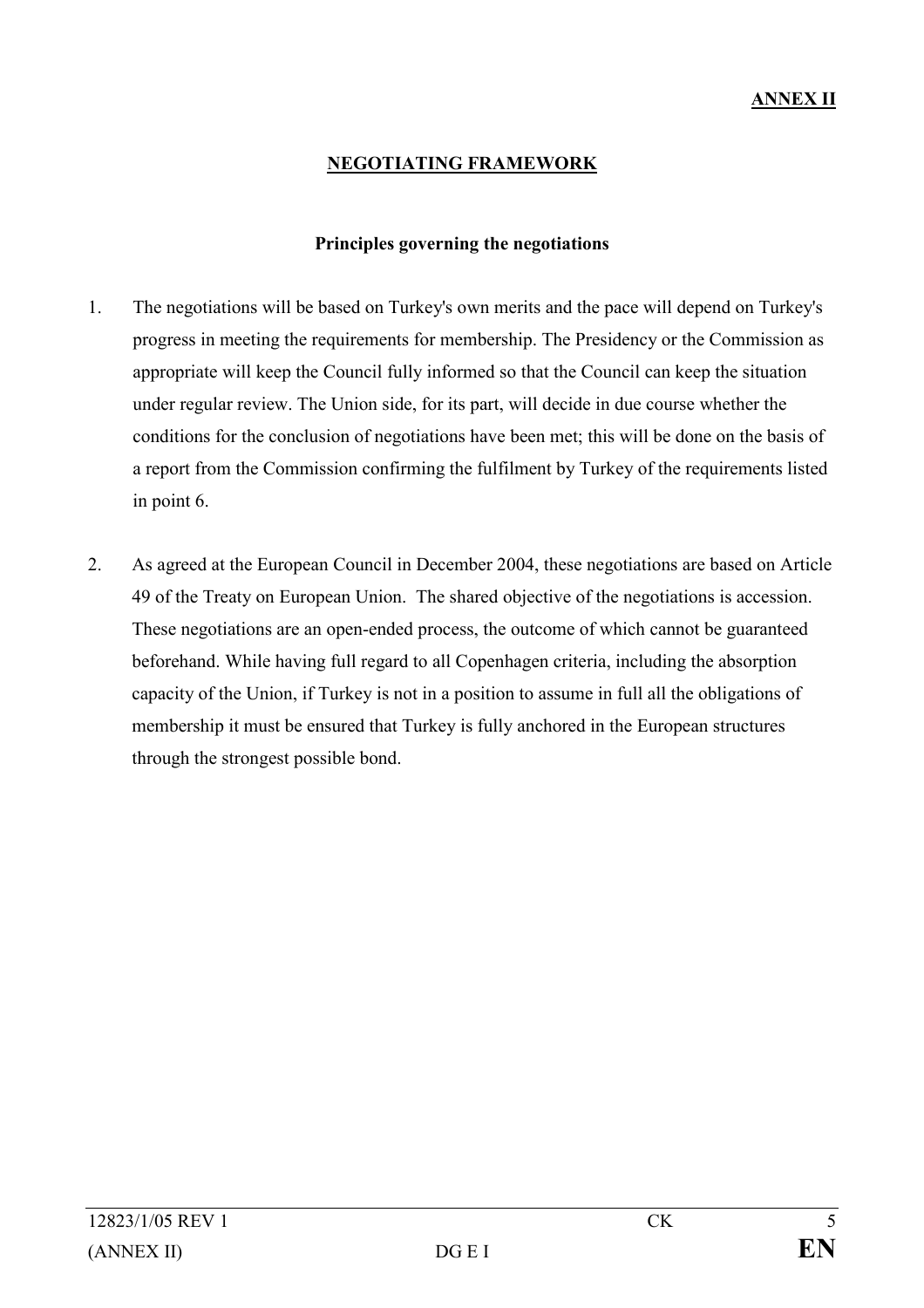- 3. Enlargement should strengthen the process of continuous creation and integration in which the Union and its Member States are engaged. Every effort should be made to protect the cohesion and effectiveness of the Union. In accordance with the conclusions of the Copenhagen European Council in 1993, the Union's capacity to absorb Turkey, while maintaining the momentum of European integration is an important consideration in the general interest of both the Union and Turkey. The Commission shall monitor this capacity during the negotiations, encompassing the whole range of issues set out in its October 2004 paper on issues arising from Turkey's membership perspective, in order to inform an assessment by the Council as to whether this condition of membership has been met.
- 4. Negotiations are opened on the basis that Turkey sufficiently meets the political criteria set by the Copenhagen European Council in 1993, for the most part later enshrined in Article 6(1) of the Treaty on European Union and proclaimed in the Charter of Fundamental Rights. The Union expects Turkey to sustain the process of reform and to work towards further improvement in the respect of the principles of liberty, democracy, the rule of law and respect for human rights and fundamental freedoms, including relevant European case law; to consolidate and broaden legislation and implementation measures specifically in relation to the zero tolerance policy in the fight against torture and ill-treatment and the implementation of provisions relating to freedom of expression, freedom of religion, women's rights, ILO standards including trade union rights, and minority rights. The Union and Turkey will continue their intensive political dialogue. To ensure the irreversibility of progress in these areas and its full and effective implementation, notably with regard to fundamental freedoms and to full respect of human rights, progress will continue to be closely monitored by the Commission, which is invited to continue to report regularly on it to the Council, addressing all points of concern identified in the Commission's 2004 report and recommendation as well as its annual regular report.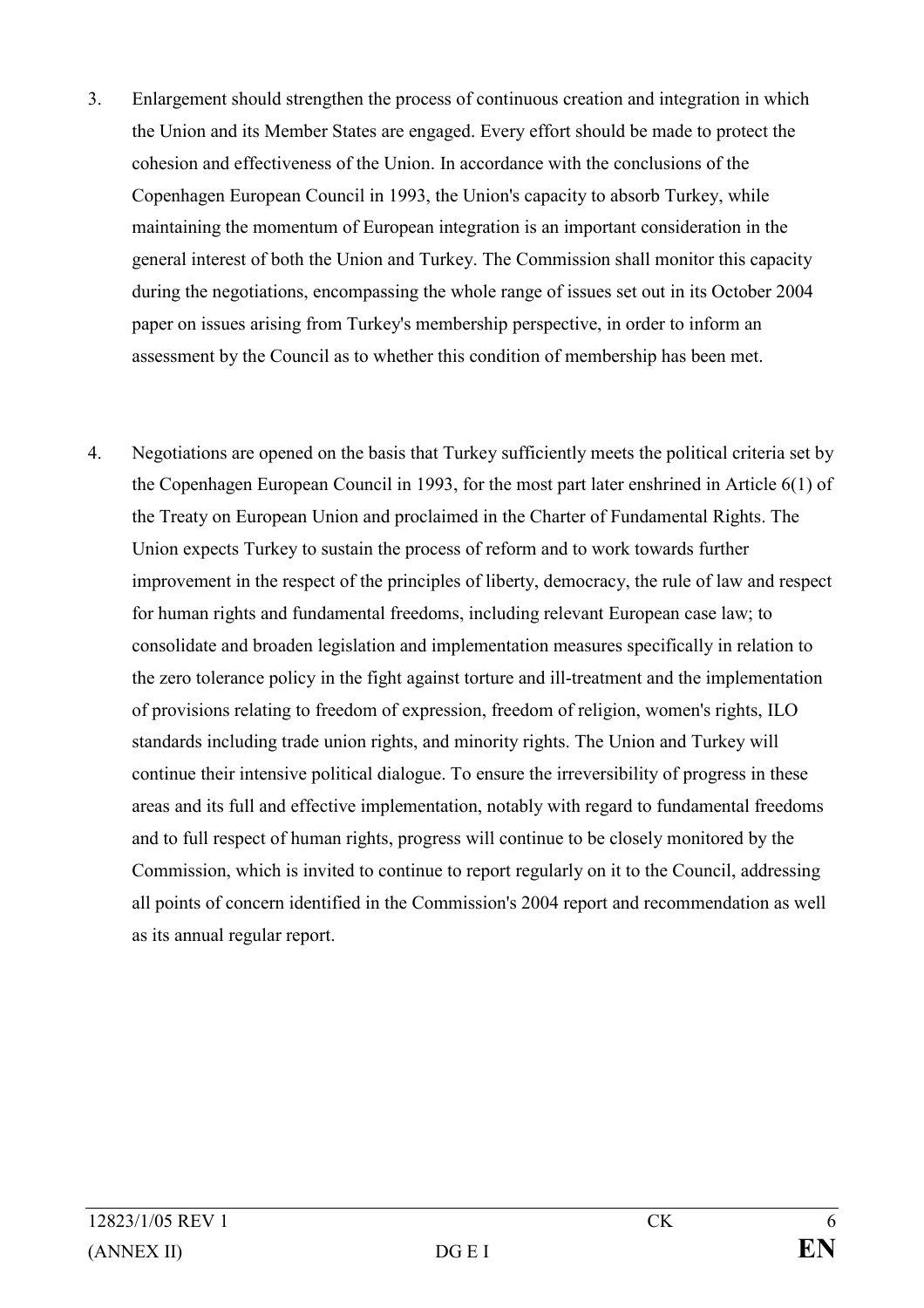- 5. In the case of a serious and persistent breach in Turkey of the principles of liberty, democracy, respect for human rights and fundamental freedoms and the rule of law on which the Union is founded, the Commission will, on its own initiative or on the request of one third of the Member States, recommend the suspension of negotiations and propose the conditions for eventual resumption. The Council will decide by qualified majority on such a recommendation, after having heard Turkey, whether to suspend the negotiations and on the conditions for their resumption. The Member States will act in the Intergovernmental Conference in accordance with the Council decision, without prejudice to the general requirement for unanimity in the Intergovernmental Conference. The European Parliament will be informed
- 6. The advancement of the negotiations will be guided by Turkey's progress in preparing for accession, within a framework of economic and social convergence and with reference to the Commission's reports in paragraph 4. This progress will be measured in particular against the following requirements:
	- the Copenhagen criteria, which set down the following requirements for membership:

\* the stability of institutions guaranteeing democracy, the rule of law, human rights and respect for and protection of minorities;

\* the existence of a functioning market economy and the capacity to cope with competitive pressure and market forces within the Union;

\* the ability to take on the obligations of membership, including adherence to the aims of political, economic and monetary union and the administrative capacity to effectively apply and implement the acquis;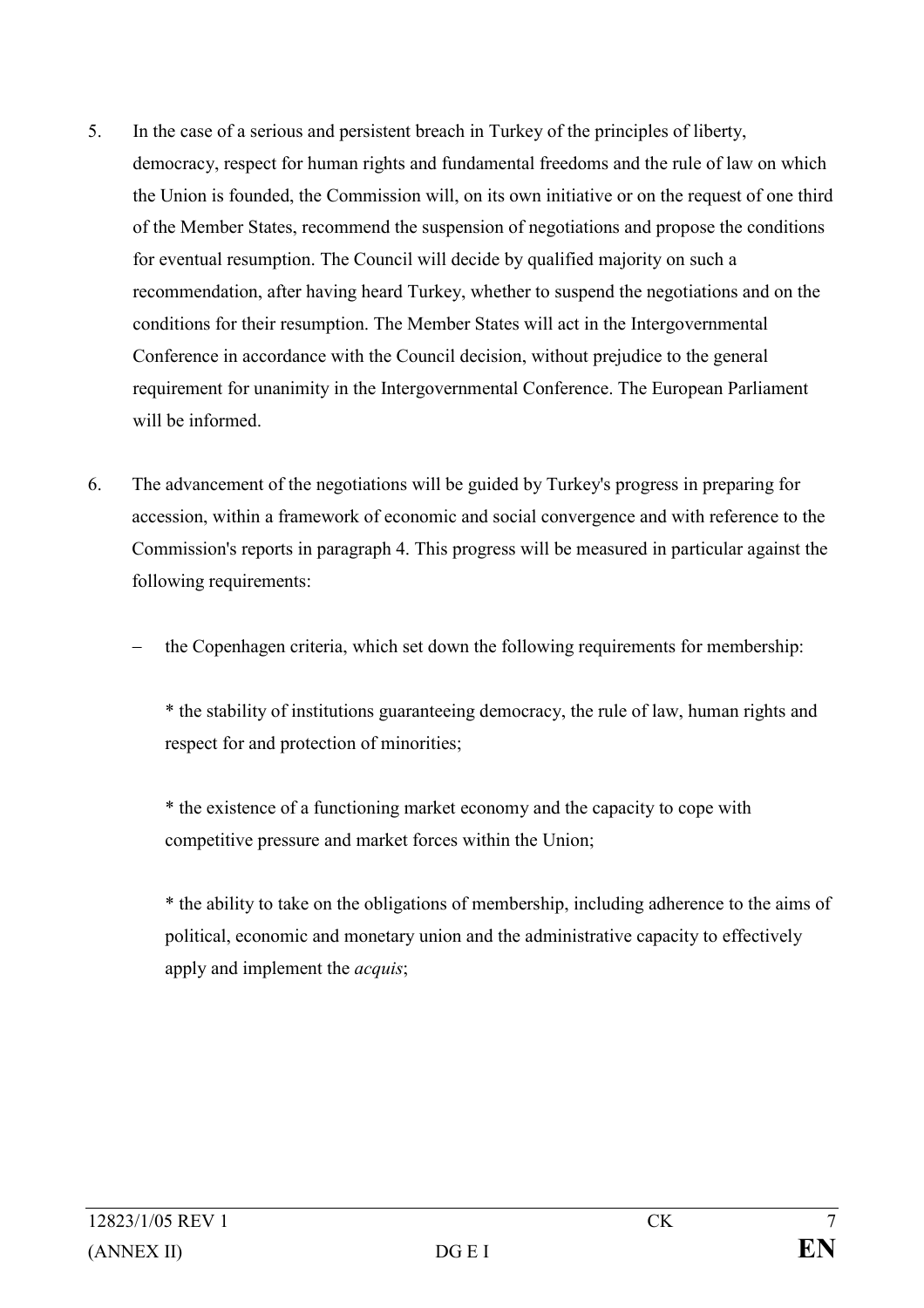- Turkey's unequivocal commitment to good neighbourly relations and its undertaking to resolve any outstanding border disputes in conformity with the principle of peaceful settlement of disputes in accordance with the United Nations Charter, including if necessary jurisdiction of the International Court of Justice;
- Turkey's continued support for efforts to achieve a comprehensive settlement of the Cyprus problem within the UN framework and in line with the principles on which the Union is founded, including steps to contribute to a favourable climate for a comprehensive settlement, and progress in the normalisation of bilateral relations between Turkey and all EU Member States, including the Republic of Cyprus.
- the fulfilment of Turkey's obligations under the Association Agreement and its Additional Protocol extending the Association Agreement to all new EU Member States, in particular those pertaining to the EU-Turkey customs union, as well as the implementation of the Accession Partnership, as regularly revised.
- 7. In the period up to accession, Turkey will be required to progressively align its policies towards third countries and its positions within international organisations (including in relation to the membership by all EU Member States of those organisations and arrangements) with the policies and positions adopted by the Union and its Member States.
- 8. Parallel to accession negotiations, the Union will engage with Turkey in an intensive political and civil society dialogue. The aim of the inclusive civil society dialogue will be to enhance mutual understanding by bringing people together in particular with a view to ensuring the support of European citizens for the accession process.
- 9. Turkey must accept the results of any other accession negotiations as they stand at the moment of its accession.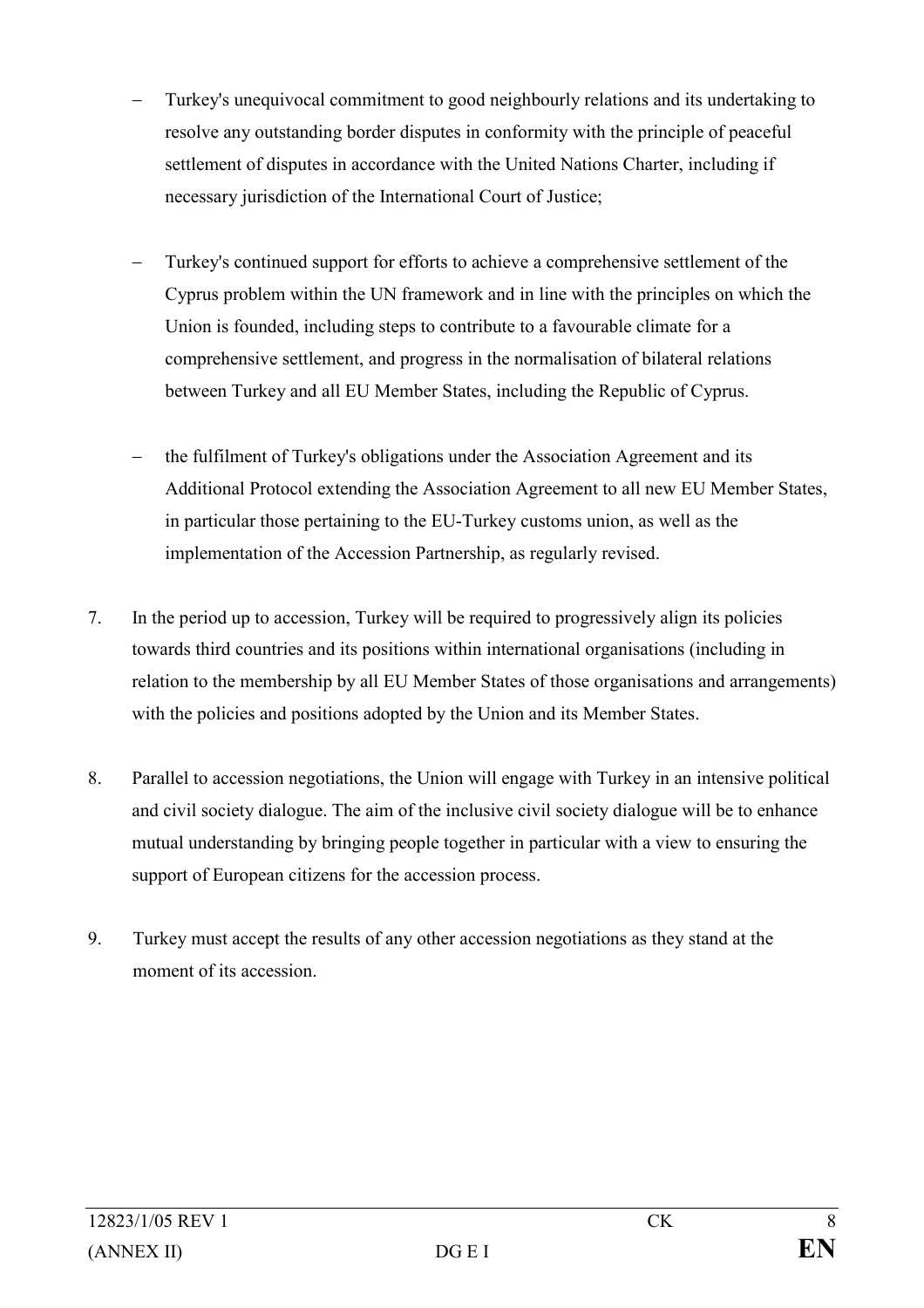#### Substance of the negotiations

10. Accession implies the acceptance of the rights and obligations attached to the Union system and its institutional framework, known as the acquis of the Union. Turkey will have to apply this as it stands at the time of accession. Furthermore, in addition to legislative alignment, accession implies timely and effective implementation of the *acquis*. The *acquis* is constantly evolving and includes:

- the content, principles and political objectives of the Treaties on which the Union is founded;

- legislation and decisions adopted pursuant to the Treaties, and the case law of the Court of Justice;

- other acts, legally binding or not, adopted within the Union framework, such as interinstitutional agreements, resolutions, statements, recommendations, guidelines;

- joint actions, common positions, declarations, conclusions and other acts within the framework of the common foreign and security policy;

- joint actions, joint positions, conventions signed, resolutions, statements and other acts agreed within the framework of justice and home affairs;

- international agreements concluded by the Communities, the Communities jointly with their Member States, the Union, and those concluded by the Member States among themselves with regard to Union activities.

Turkey will need to produce translations of the *acquis* into Turkish in good time before accession, and will need to train a sufficient number of translators and interpreters required for the proper functioning of the EU institutions upon its accession.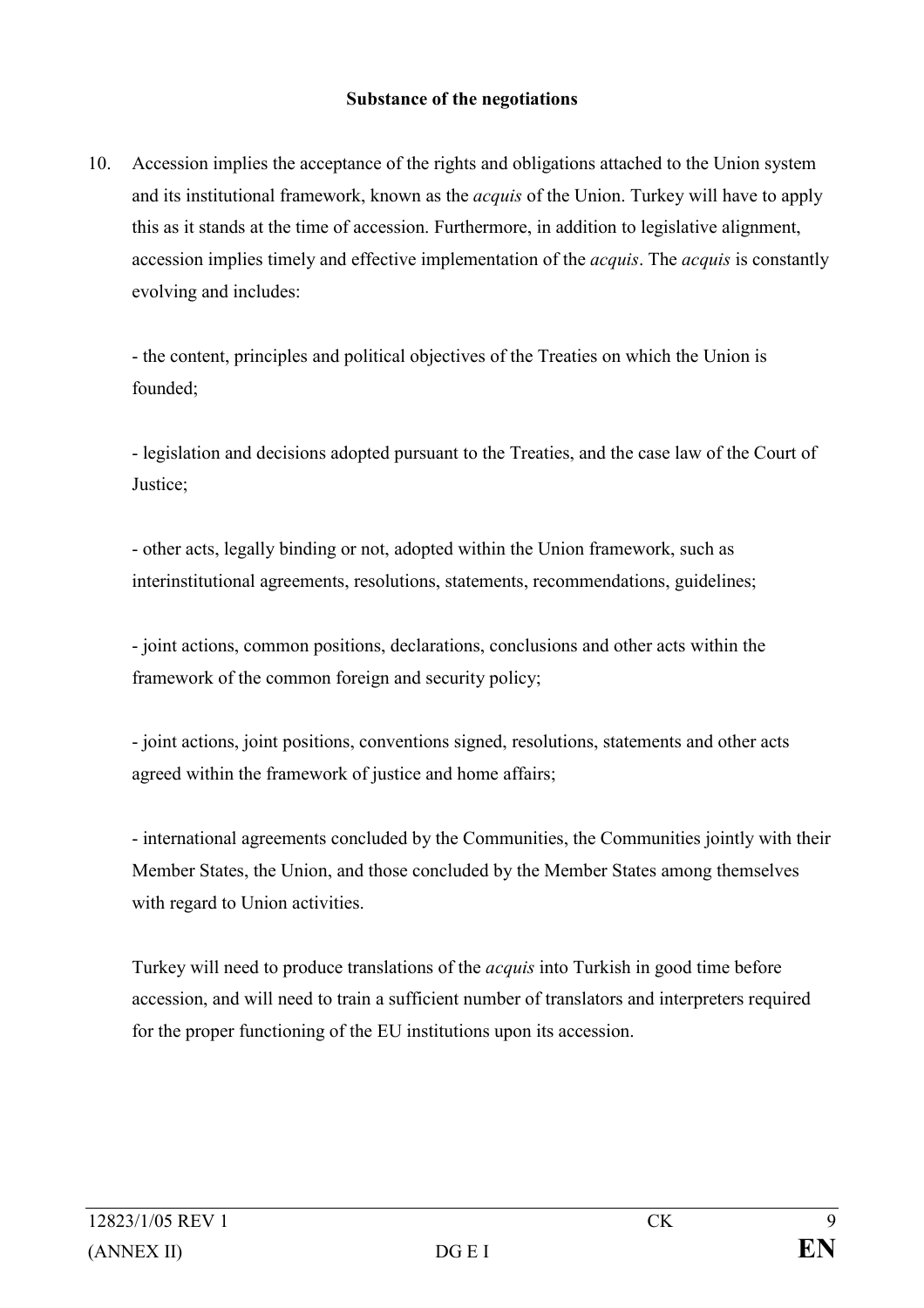- 11. The resulting rights and obligations, all of which Turkey will have to honour as a Member State, imply the termination of all existing bilateral agreements between Turkey and the Communities, and of all other international agreements concluded by Turkey which are incompatible with the obligations of membership. Any provisions of the Association Agreement which depart from the *acquis* cannot be considered as precedents in the accession negotiations.
- 12. Turkey's acceptance of the rights and obligations arising from the *acquis* may necessitate specific adaptations to the *acquis* and may, exceptionally, give rise to transitional measures which must be defined during the accession negotiations.

Where necessary, specific adaptations to the *acquis* will be agreed on the basis of the principles, criteria and parameters inherent in that acquis as applied by the Member States when adopting that *acquis*, and taking into consideration the specificities of Turkey.

The Union may agree to requests from Turkey for transitional measures provided they are limited in time and scope, and accompanied by a plan with clearly defined stages for application of the acquis. For areas linked to the extension of the internal market, regulatory measures should be implemented quickly and transition periods should be short and few; where considerable adaptations are necessary requiring substantial effort including large financial outlays, appropriate transitional arrangements can be envisaged as part of an ongoing, detailed and budgeted plan for alignment. In any case, transitional arrangements must not involve amendments to the rules or policies of the Union, disrupt their proper functioning, or lead to significant distortions of competition. In this connection, account must be taken of the interests of the Union and of Turkey.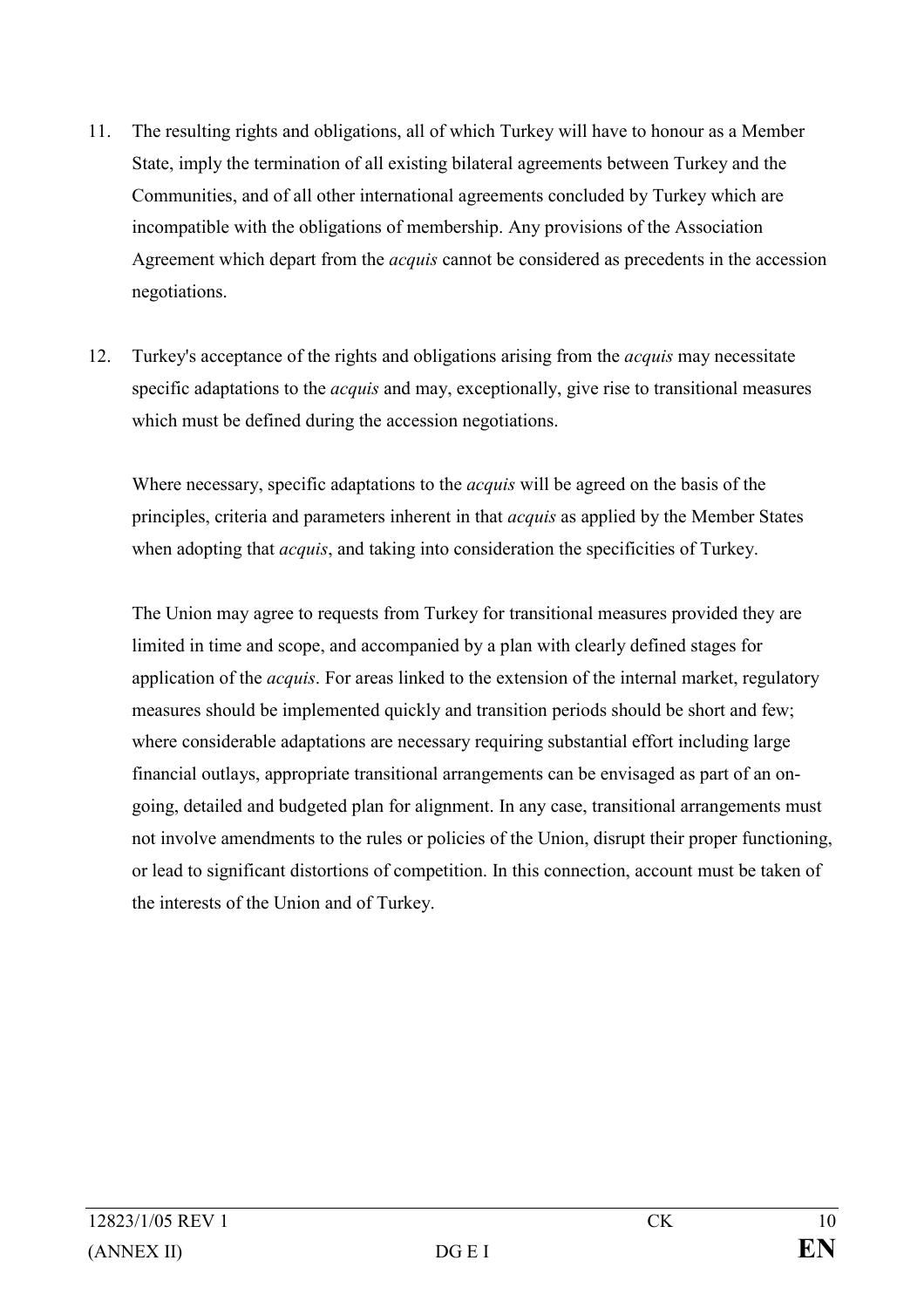Long transitional periods, derogations, specific arrangements or permanent safeguard clauses, i.e. clauses which are permanently available as a basis for safeguard measures, may be considered. The Commission will include these, as appropriate, in its proposals in areas such as freedom of movement of persons, structural policies or agriculture. Furthermore, the decision-taking process regarding the eventual establishment of freedom of movement of persons should allow for a maximum role of individual Member States. Transitional arrangements or safeguards should be reviewed regarding their impact on competition or the functioning of the internal market.

Detailed technical adaptations to the *acquis* will not need to be fixed during the accession negotiations. They will be prepared in cooperation with Turkey and adopted by the Union institutions in good time with a view to their entry into force on the date of accession.

- 13. The financial aspects of the accession of Turkey must be allowed for in the applicable Financial Framework. Hence, as Turkey's accession could have substantial financial consequences, the negotiations can only be concluded after the establishment of the Financial Framework for the period from 2014 together with possible consequential financial reforms. Any arrangements should ensure that the financial burdens are fairly shared between all Member States.
- 14. Turkey will participate in economic and monetary union from accession as a Member State with a derogation and shall adopt the euro as its national currency following a Council decision to this effect on the basis of an evaluation of its fulfilment of the necessary conditions. The remaining *acquis* in this area fully applies from accession.
- 15. With regard to the area of freedom, justice and security, membership of the European Union implies that Turkey accepts in full on accession the entire *acquis* in this area, including the Schengen *acquis*. However, part of this *acquis* will only apply in Turkey following a Council decision to lift controls on persons at internal borders taken on the basis of the applicable Schengen evaluation of Turkey's readiness.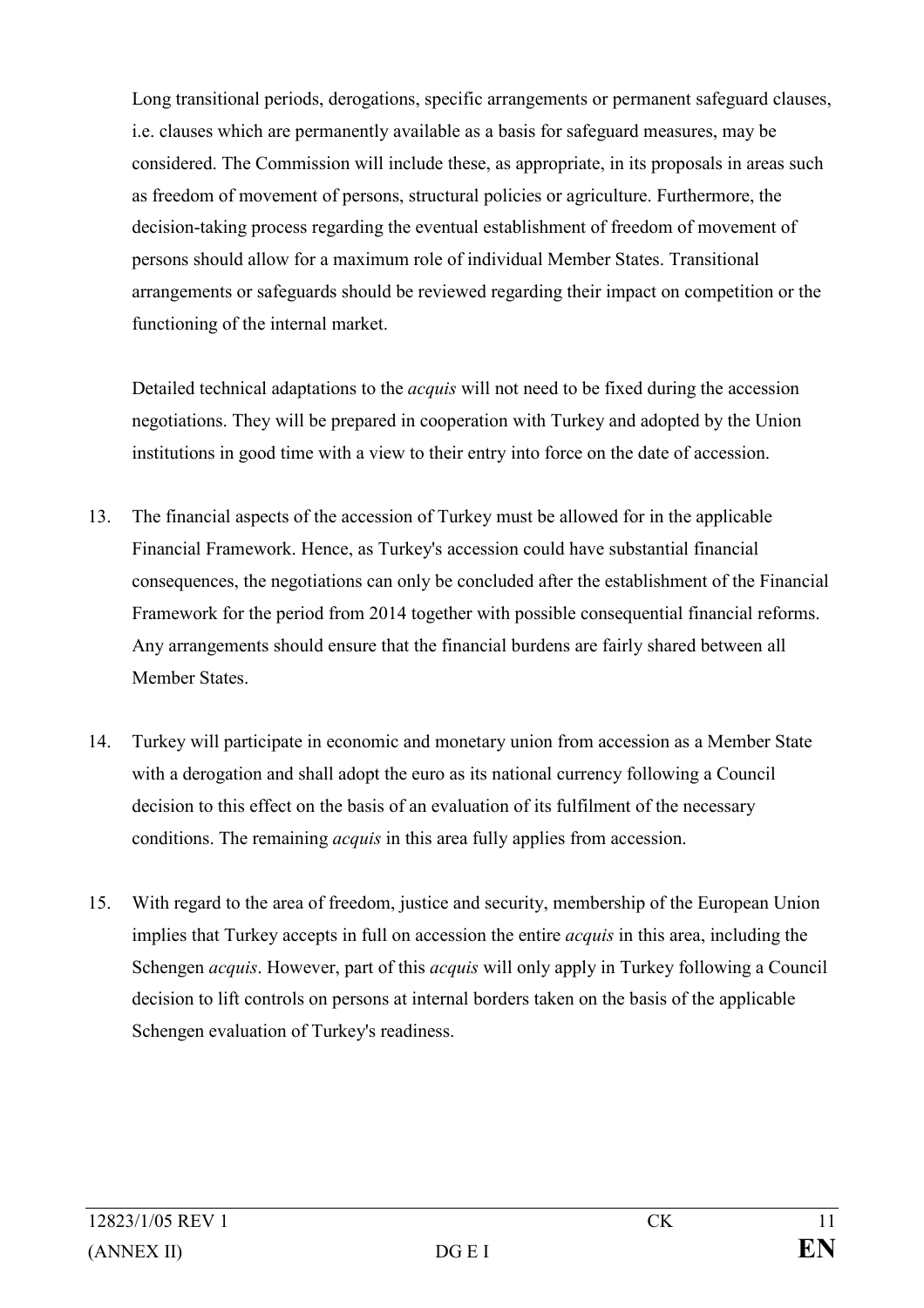- 16. The EU points out the importance of a high level of environmental protection, including all aspects of nuclear safety.
- 17. In all areas of the acquis, Turkey must bring its institutions, management capacity and administrative and judicial systems up to Union standards, both at national and regional level, with a view to implementing the *acquis* effectively or, as the case may be, being able to implement it effectively in good time before accession. At the general level, this requires a well-functioning and stable public administration built on an efficient and impartial civil service, and an independent and efficient judicial system.

# Negotiating procedures

- 18. The substance of negotiations will be conducted in an Intergovernmental Conference with the participation of all Member States on the one hand and the candidate State on the other.
- 19. The Commission will undertake a formal process of examination of the *acquis*, called screening, in order to explain it to the Turkish authorities, to assess the state of preparation of Turkey for opening negotiations in specific areas and to obtain preliminary indications of the issues that will most likely come up in the negotiations.
- 20. For the purposes of screening and the subsequent negotiations, the acquis will be broken down into a number of chapters, each covering a specific policy area. A list of these chapters is provided in the Annex. Any view expressed by either Turkey or the EU on a specific chapter of the negotiations will in no way prejudge the position which may be taken on other chapters. Also, agreements reached in the course of negotiations on specific chapters, even partial ones, may not be considered as final until an overall agreement has been reached for all chapters.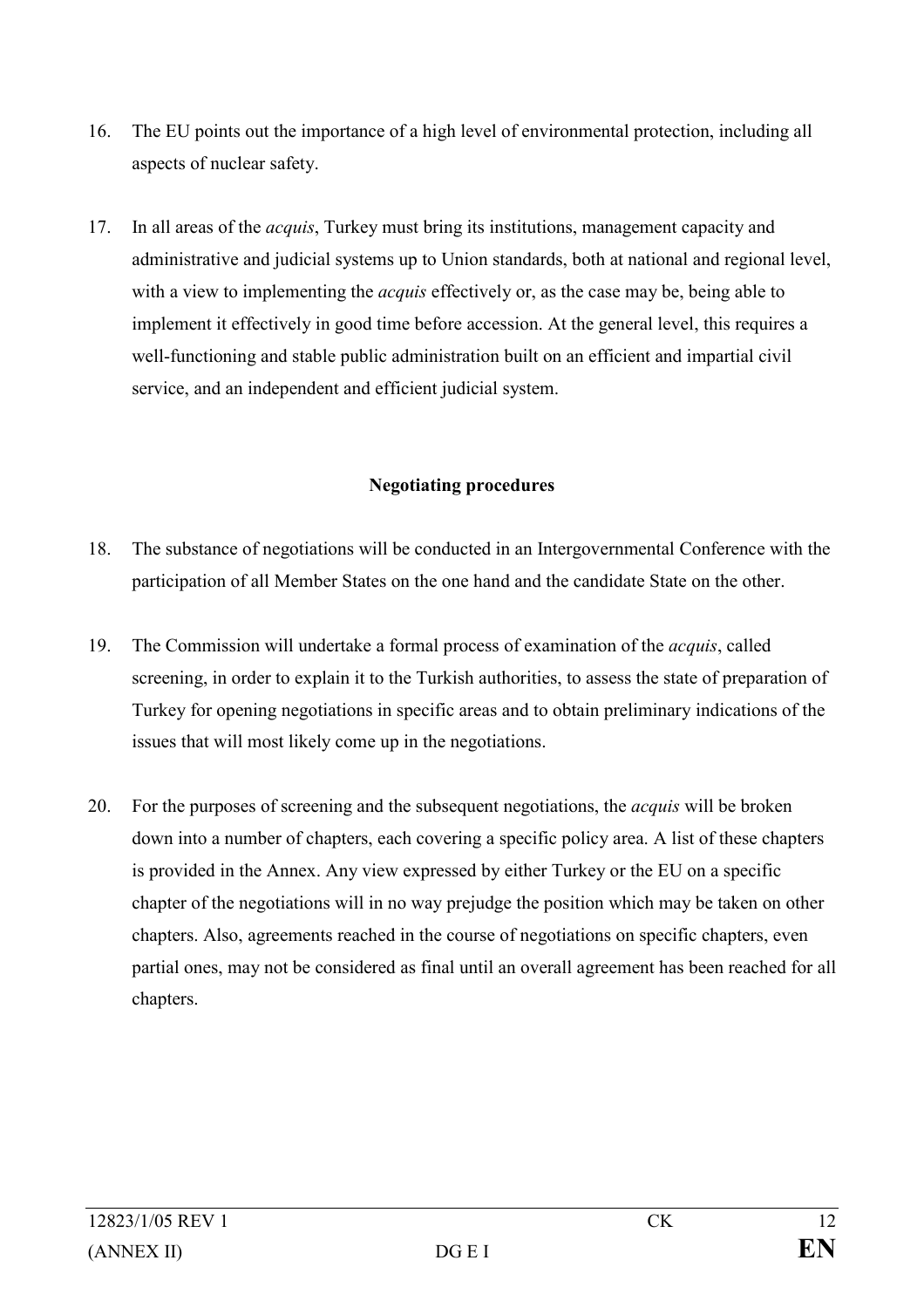- 21. Building on the Commission's Regular Reports on Turkey's progress towards accession and in particular on information obtained by the Commission during screening, the Council, acting by unanimity on a proposal by the Commission, will lay down benchmarks for the provisional closure and, where appropriate, for the opening of each chapter. The Union will communicate such benchmarks to Turkey. Depending on the chapter, precise benchmarks will refer in particular to the existence of a functioning market economy, to legislative alignment with the acquis and to a satisfactory track record in implementation of key elements of the acquis demonstrating the existence of an adequate administrative and judicial capacity. Where relevant, benchmarks will also include the fulfilment of commitments under the Association Agreement, in particular those pertaining to the EU-Turkey customs union and those that mirror requirements under the *acquis*. Where negotiations cover a considerable period of time, or where a chapter is revisited at a later date to incorporate new elements such as new acquis, the existing benchmarks may be updated.
- 22. Turkey will be requested to indicate its position in relation to the acquis and to report on its progress in meeting the benchmarks. Turkey's correct transposition and implementation of the acquis, including effective and efficient application through appropriate administrative and judicial structures, will determine the pace of negotiations.
- 23. To this end, the Commission will closely monitor Turkey's progress in all areas, making use of all available instruments, including on-site expert reviews by or on behalf of the Commission. The Commission will inform the Council of Turkey's progress in any given area when presenting draft EU Common Positions. The Council will take this assessment into account when deciding on further steps relating to the negotiations on that chapter. In addition to the information the EU may require for the negotiations on each chapter and which is to be provided by Turkey to the Conference, Turkey will be required to continue to provide regularly detailed, written information on progress in the alignment with and implementation of the acquis, even after provisional closure of a chapter. In the case of provisionally closed chapters, the Commission may recommend the re-opening of negotiations, in particular where Turkey has failed to meet important benchmarks or to implement its commitments.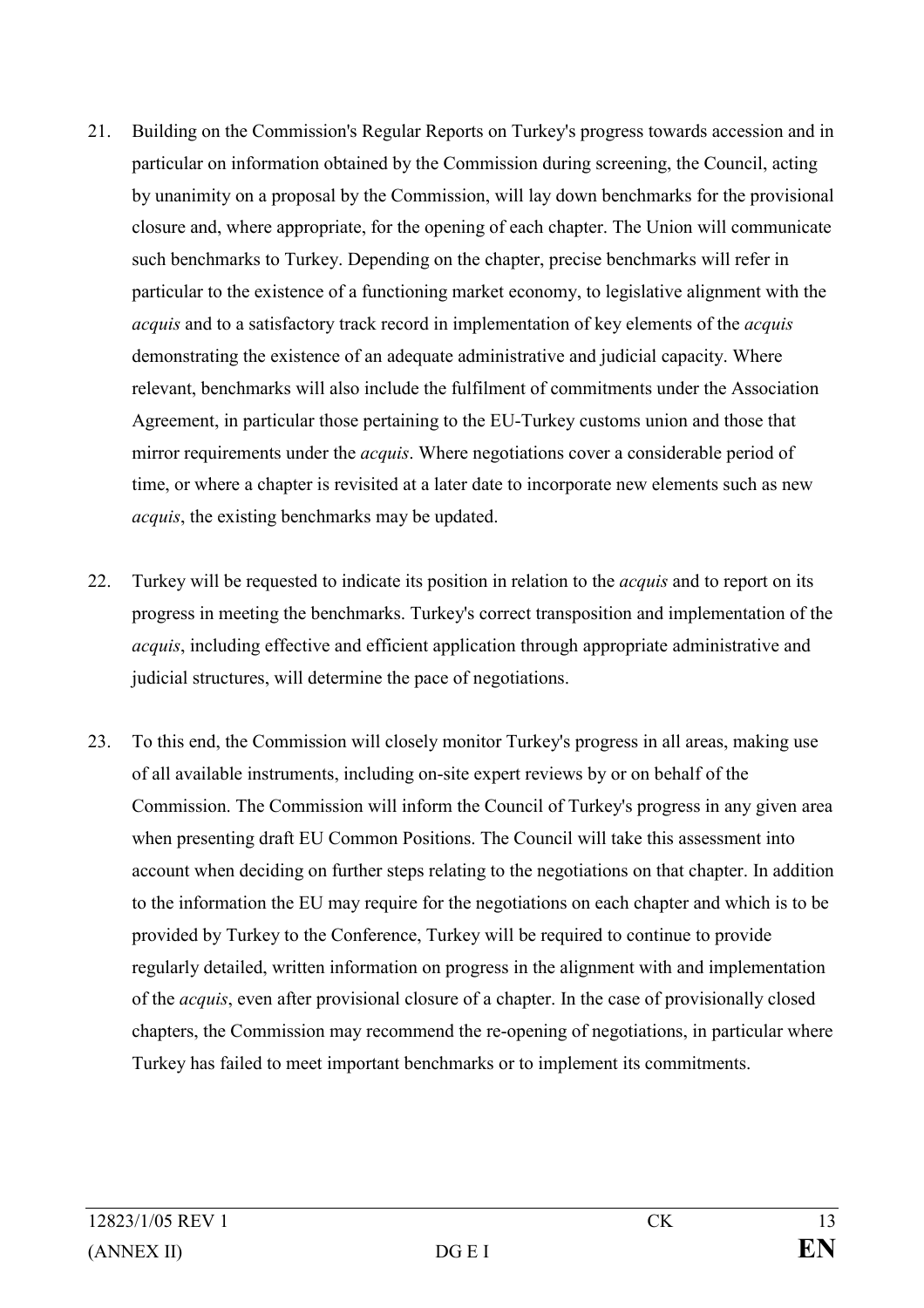#### PROCEDURE FOR AND ORGANISATION OF THE NEGOTIATIONS

#### 1. Chairmanship

 In accordance with the practice in bilateral negotiations between two delegations, each led by a head, the question of electing a President of the Conference does not arise.

 The practical work involved in chairing meetings will be performed by the head of the Union delegation in his capacity as head of the host delegation.

#### 2. Frequency of meetings at ministerial level and deputy level – setting up of working parties

 It is planned that there should be at least one meeting per six month period at ministerial and deputy level, on the understanding that the frequency could be adjusted if this were felt necessary.

 The negotiations will remain centralised at ministerial and deputy level. The setting up of working parties should not be envisaged except to meet objective requirements of the negotiations. Any such working parties will operate under the authority of the deputies, on the basis of explicit terms of reference and in accordance with a specific timetable.

#### 3. Venue for the meetings

 Meetings will be held in Brussels, but during April, June and October ministerial meetings will be held in Luxembourg.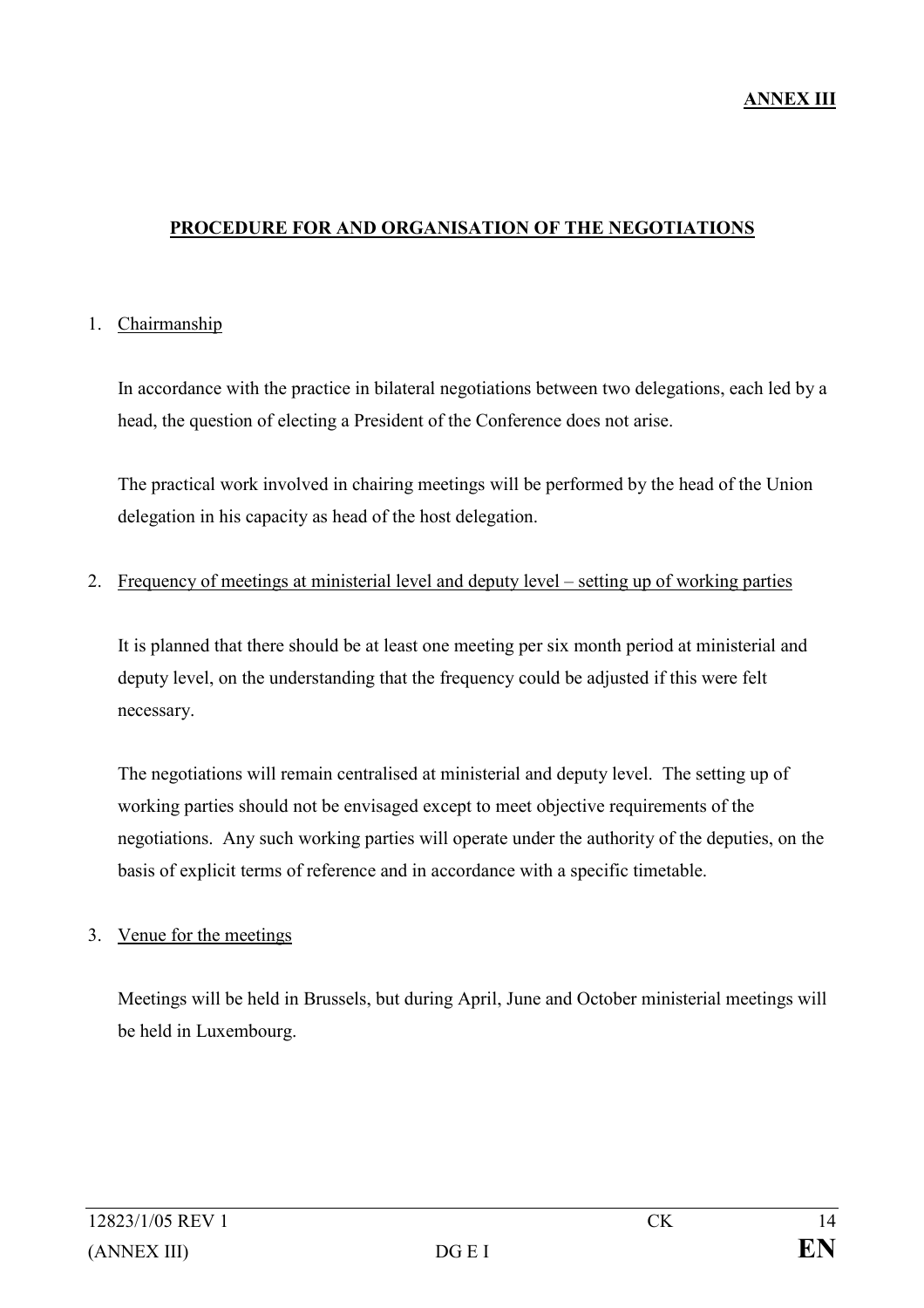### 4. Organisation

# (a) Secretariat

 Conference secretariat services will be provided, under the authority of the Secretary-General of the Council of the European Union or his representative, by a team consisting of officials of the General Secretariat of the Council and officials appointed by the delegation of Turkey.

### (b) Operating expenses of the Conference

 Each party will bear its own travel and subsistence expenses and also the salaries of staff who are put at the disposal of the Secretariat.

 The operating expenses of the Conference (rents, office furniture and supplies, telecommunications, interpreting, translation, auxiliary staff recruited for the Conference, etc.) will be met by advances made by the Council of the European Union.

These expenses will be entered in the Council's budget under a special budget heading.

 The General Secretariat of the Council will submit an annual financial management report to the Conference on the operating expenses. These expenses will be divided among the participants in accordance with procedures to be mutually agreed.

# (c) Preparation of meeting documents

 Without prejudice to other special documents which the Secretariat might be asked to draw up, the following arrangements have been adopted on the understanding that they could, if necessary, be modified in the light of experience.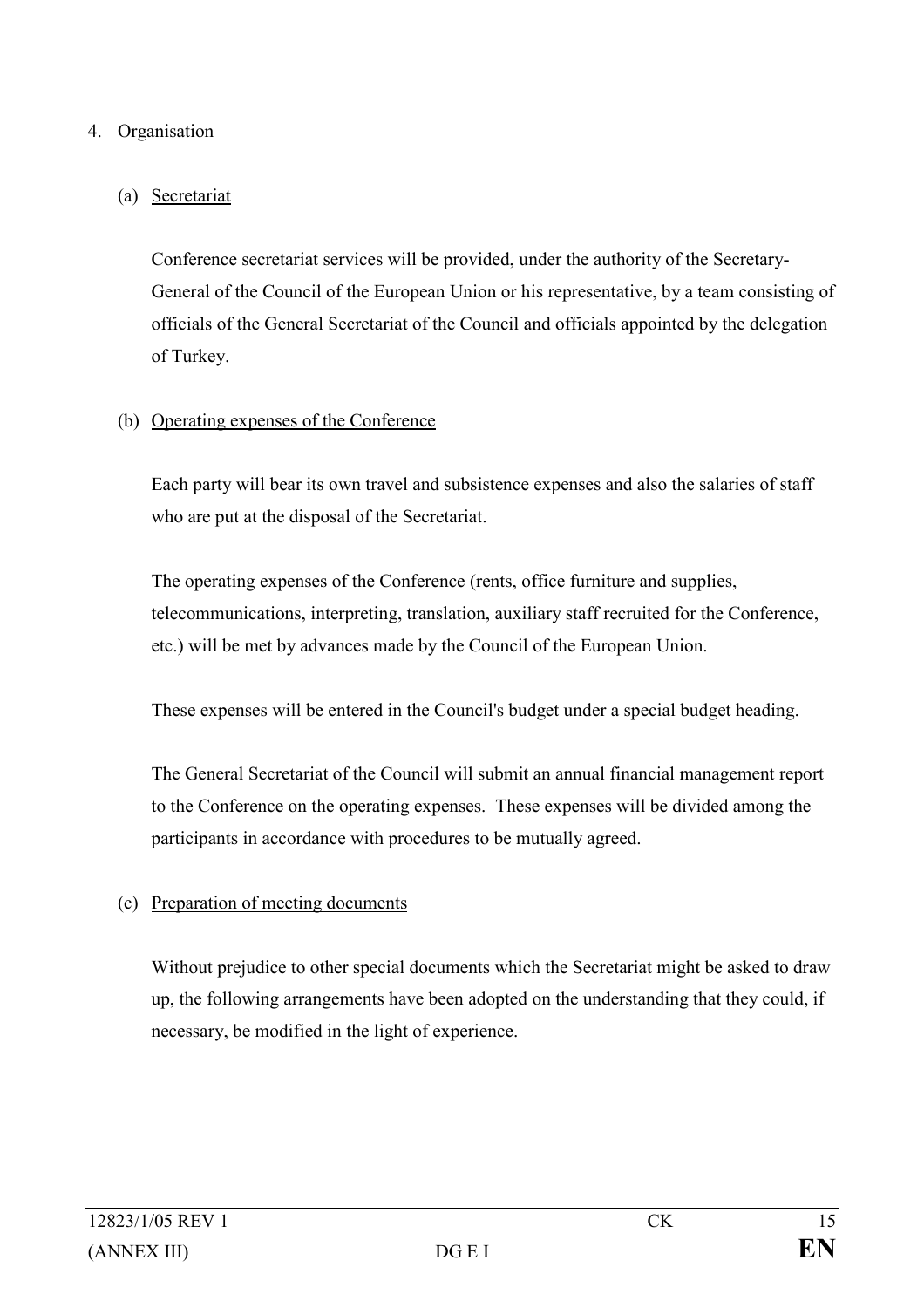# (i) Ministerial meetings

- Preparation, after each meeting, of a summary of conclusions, to be finalised by the deputies on the basis of a draft produced by the Secretariat and submitted to the next ministerial meeting for formal approval.
- The verbatim account of the ministerial meetings, as recorded on tape, will be filed in the archives of the Secretariat, where it can be consulted in the event of a dispute over the interpretation of a decision.
- (ii) Meetings at deputy level
	- Preparation of a summary of conclusions after each meeting.
	- Preparation of reports for submission to ministerial meetings on the basis of drafts produced by the Conference Secretariat.
- (iii) Working parties
	- Preparation of reports for the deputies on the basis of drafts produced by the Conference Secretariat.